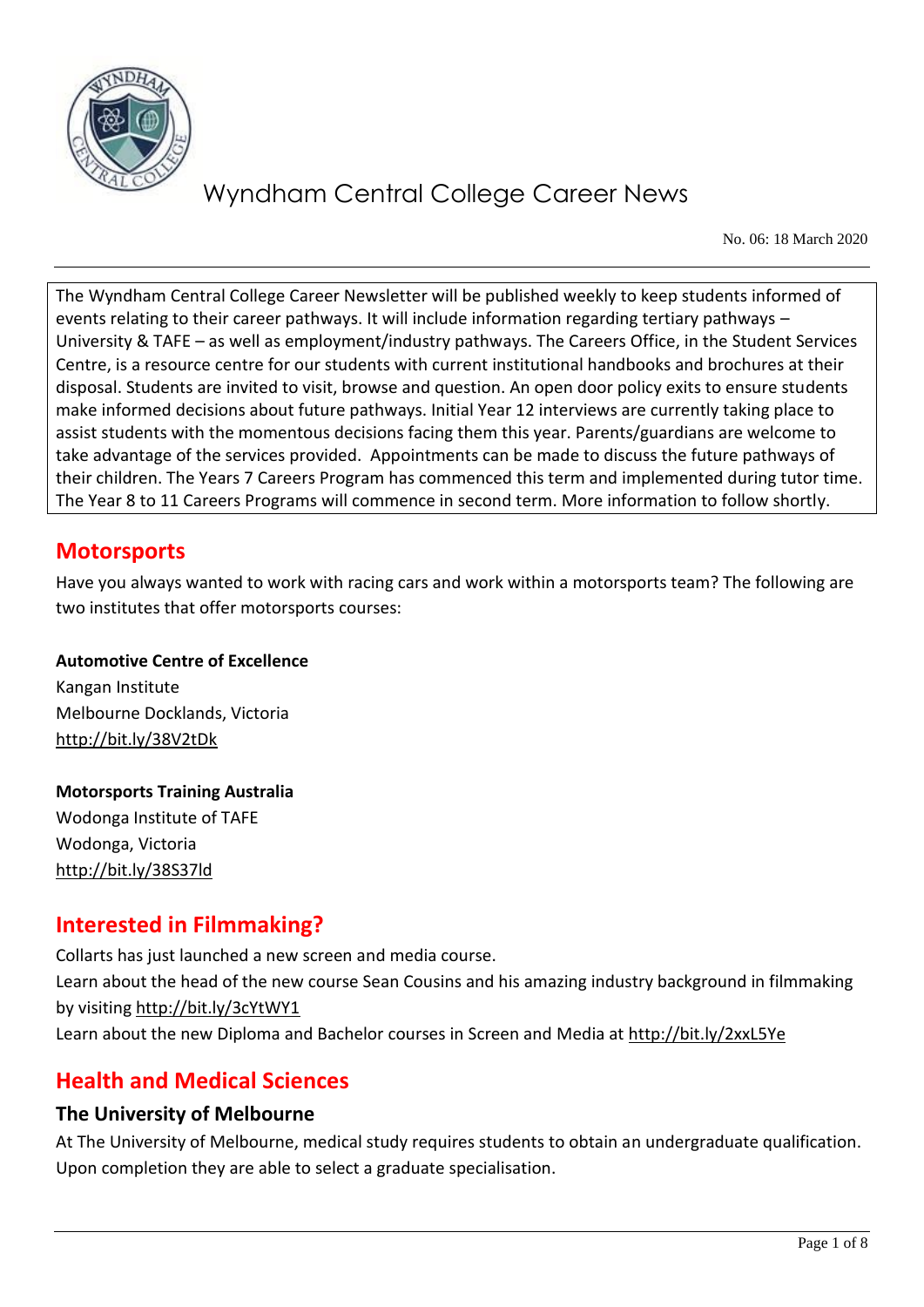

No. 06: 18 March 2020

The Faculty of Medicine, Dentistry and Health Sciences (MDHS) has developed a 'Graduate Programs in Health' guide to help prospective students understand their undergraduate to graduate study options at <http://bit.ly/2w0G1LQ>

# **Would you like to study in the UK or the US?**

Want to know what it takes to get into top US colleges or UK universities? Crimson Education has developed a video covering topics such as academic scores, financing an overseas degree, application processes, and more.

You can watch the video at<http://bit.ly/2IL4UOc>

## **Love Physics?**

If you are planning on enrolling in a Bachelor of Science, there are lots of reasons why majoring in physics is a good idea. And despite the maths-meets-science elective often overlooked for those with clearer postgrad pathways, employers are crying out for a physics majors maths, analytics, problem-solving and computer skills.

At this link, Cassie Steel from Careers With STEM explores four unexpected jobs a Bachelor of Science majoring in Physics can lead to – Astrophysicist, Geophysicist, Materials Scientist, and Meteorologist, <http://bit.ly/2U8N1yc>

# **Apprenticeships and Traineeships**

The Australian Apprenticeships Pathways (AAP) website contains fantastic resources for young people interested in pursuing a professional trade or traineeship. Some of the resources include:

- Job and training descriptions
- Career interest explorer
- Job pathway charts
- Information on apprenticeships and school-based apprenticeships
- Literacy and numeracy quizzes for different industries such as carpentry, plumbing, electrical, and hairdressing.

To explore the website, go to<http://bit.ly/3aUtxnC>

# **Engineering Careers**

#### **Five ways volunteering can kickstart your engineering career**

Volunteering is a great way to meet new people and make the world a better place. It can also impress engineering employers – even before you have a degree.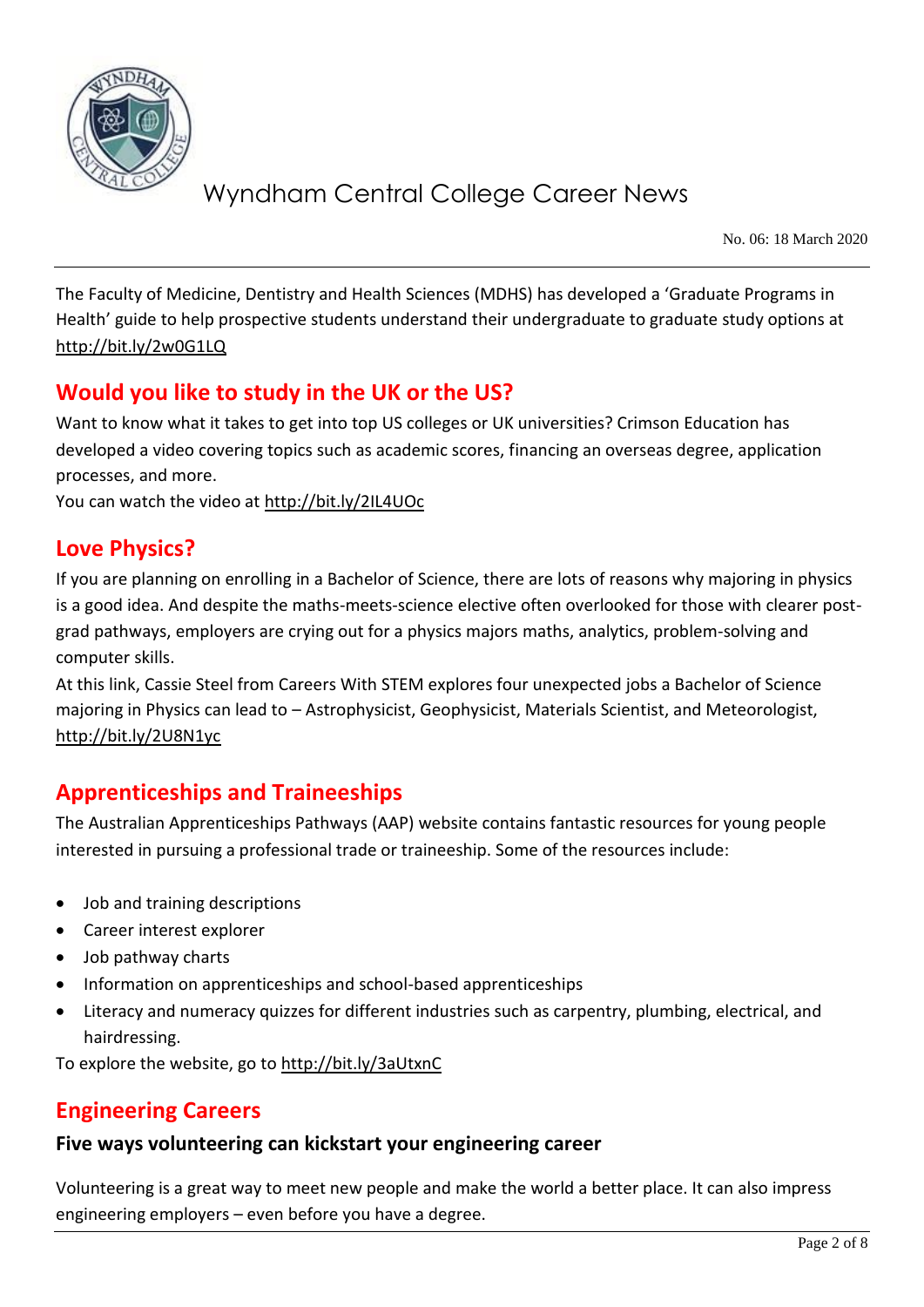

No. 06: 18 March 2020

Nadine Cranenburgh from Careers With STEM chats to hiring managers and takes a look at which interpersonal skills to get clued up on,<http://bit.ly/38SipX0>

## **What type of engineering are you best suited to?**

RMIT University has developed an online game to assist prospective students in choosing the right type of engineering for them (i.e., Civil, Mechanical, Environmental),<http://bit.ly/2TSPkGs>

### **Read career magazines online**

Careers With STEM releases an annual engineering careers magazine. You can read the magazines online, or order hard copies. There are also career magazines focussed on science, maths, data science, cyber security, health etc.,<http://bit.ly/39SxV6r>

### **Want to study a flexible engineering degree?**

If you are unsure what engineering specialisation you would like to study at university, you may consider applying for an Engineering degree that has a 'flexible first year'. Students complete a year of foundation engineering units then choose their specialisation at the end of first year to start in second year of the course.

The following are examples of three universities that offer a flexible first year degree.

## **Swinburne University**

Bachelor of Engineering (Honours) Hawthorn <http://bit.ly/2Qft1bU>

Specialisations you can choose from are: Architectural Biomedical Civil Construction Electrical and Electronic Mechanical Product Design Robotics & Mechatronics Software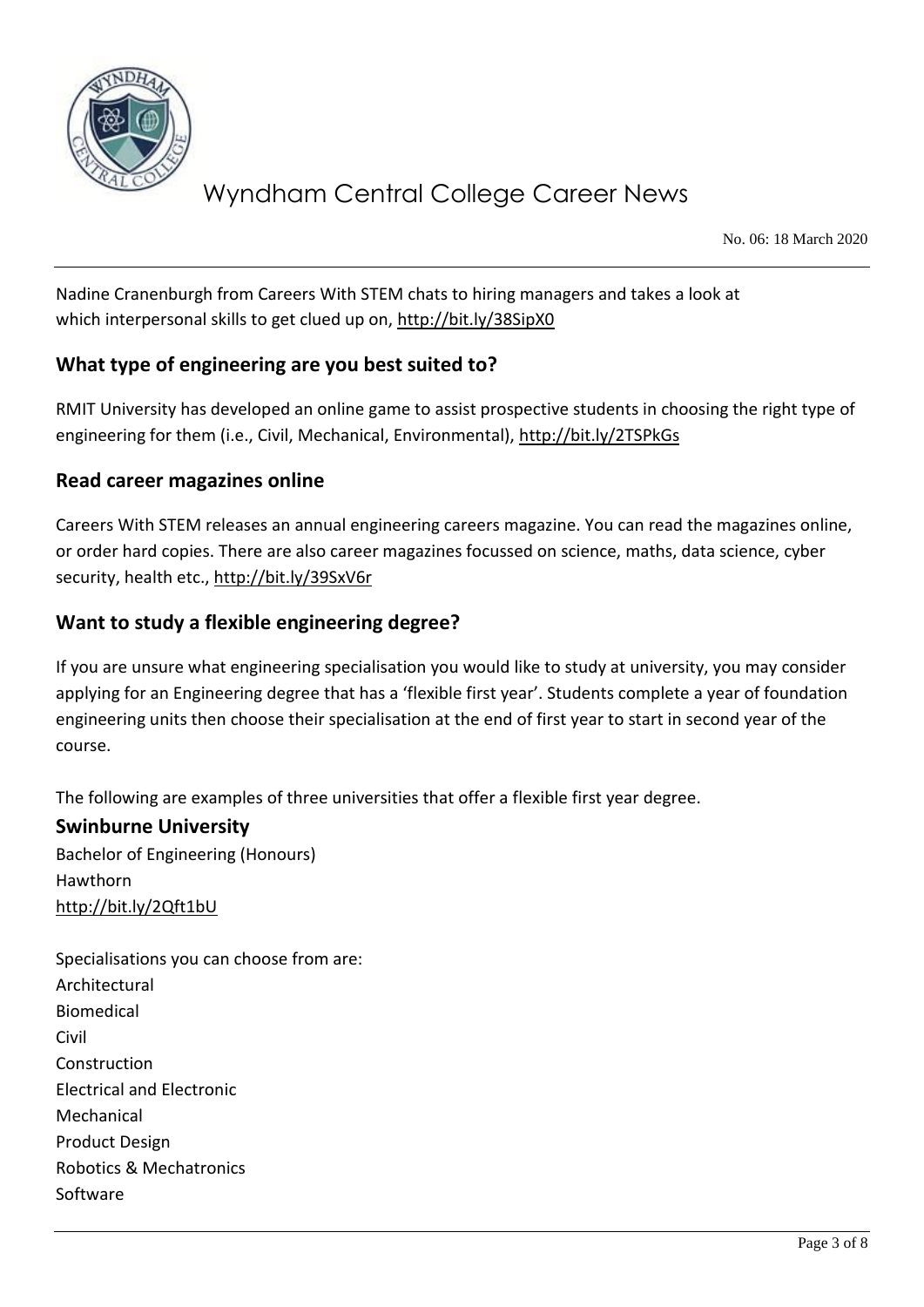

No. 06: 18 March 2020

Telecommunications

#### **RMIT University**

Bachelor of Engineering (Honours) Melbourne City <http://bit.ly/38Qgmmq>

Specialisations you can choose from are: Advanced Manufacturing & Mechatronics Aerospace Automotive Chemical Civil and Infrastructure Computer and Network Electrical Electrical and Electronic Environmental Mechanical Sustainable Systems

#### **Monash University**

Bachelor of Engineering (Honours) Clayton <http://bit.ly/33lWBSg>

Specialisations you can choose from are: Aerospace Chemical Civil Electrical and Computer Systems Environmental Materials Mechanical Resources Robotics and Mechatronics Software.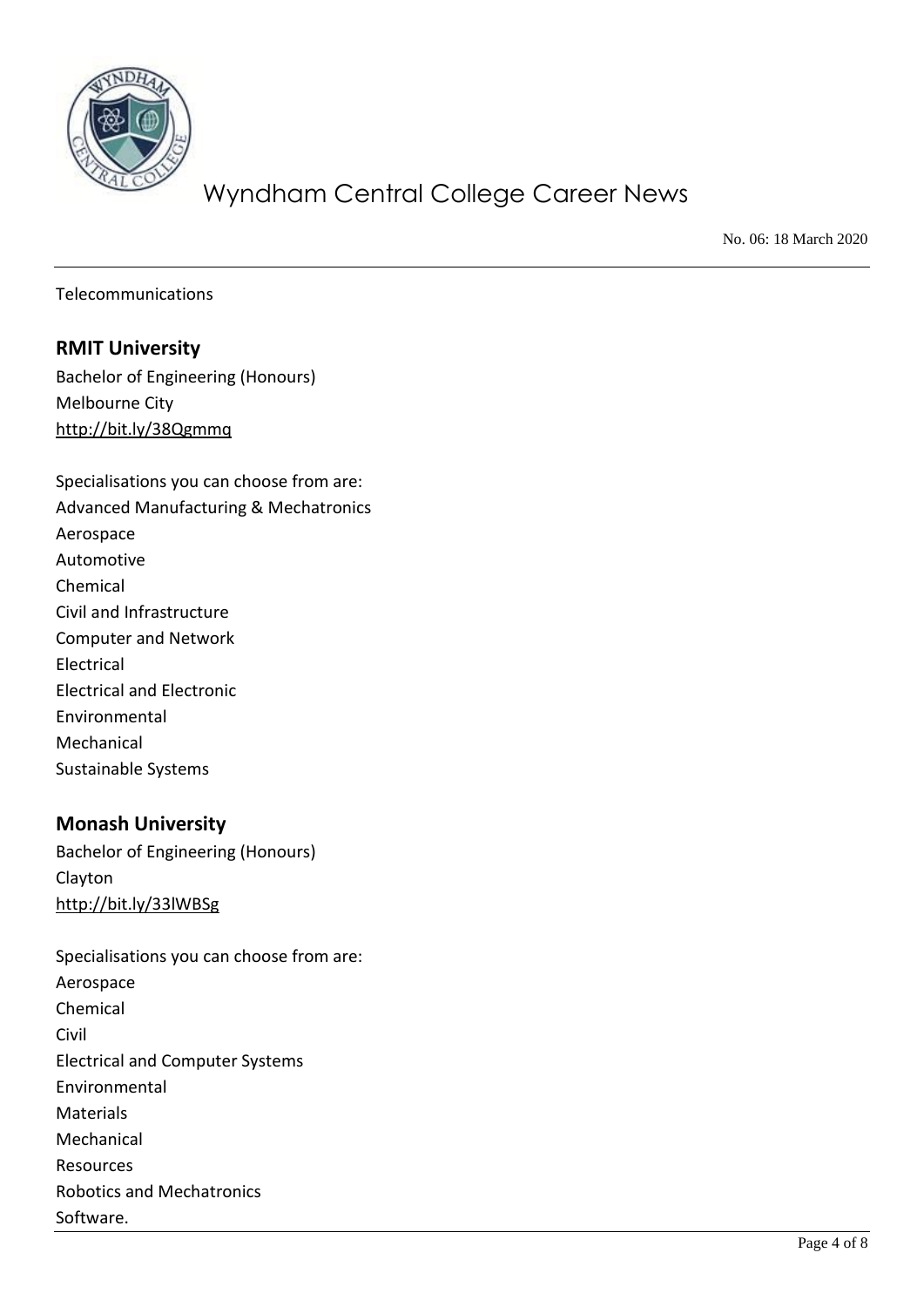

No. 06: 18 March 2020

## **William Angliss**

Interested in event management, tourism, travel, hospitality, or cookery? How about flight operations, patisserie, baking, meat processing, food studies, culinary management, or hotel management? Not sure where a career in these study areas can take you? William Angliss is a specialist institute in Melbourne offering vocational and higher education courses.

You can book a 1:1 appointment with a course adviser by filling out an online form at this link <https://bit.ly/2TBnlvZ>

## **Electrical Careers**

**Considering an electrical apprenticeship?** The National Electrical and Communications Association (NECA) provide a national pre-selection test for young people interested in applying for electrical apprenticeships. The test measures literacy, numeracy and comprehension.

For more information on test dates/ locations, please go to<https://bit.ly/2W3UCNF>

# **Dates for your diary**

Please note, some of these events may be postponed in light of Government recommendations around non-essential gatherings above 500 people. Please check the websites closer to the event for updates.

#### **MARCH**

| 24   | <b>Doctor of Medicine</b>  |
|------|----------------------------|
|      | <b>Information Session</b> |
|      | Charles Sturt              |
|      | University                 |
|      | Online webinar             |
|      | http://bit.ly/332bSrn      |
|      |                            |
|      |                            |
| 18 - | <b>Australian Defence</b>  |
| 31   | Force                      |
|      | Career Info Sessions       |
|      | <b>Various locations</b>   |
|      | http://bit.ly/39fVyWf      |
|      |                            |

**Information Session** Various locations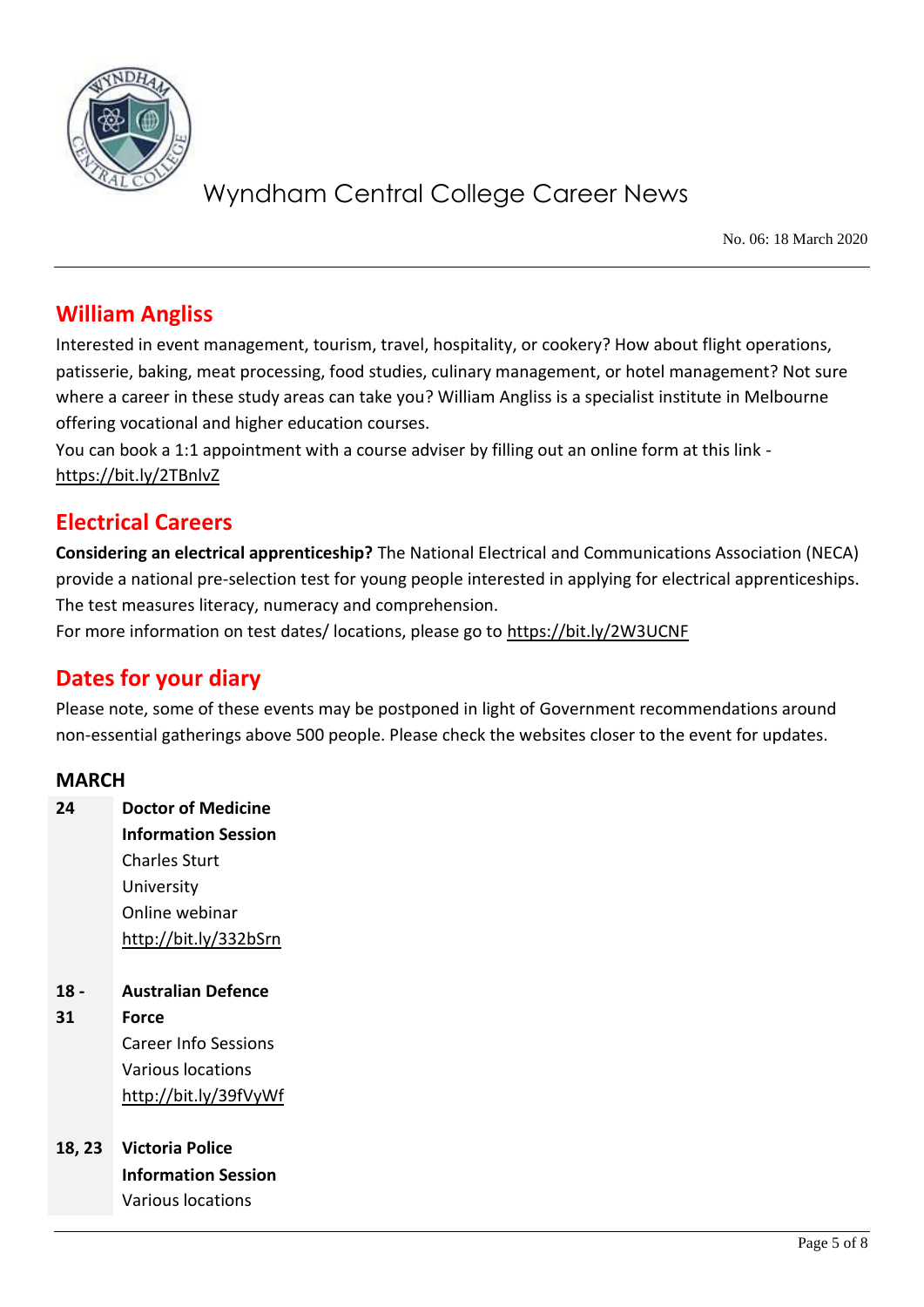

No. 06: 18 March 2020

#### <https://bit.ly/2HsUXEt>

#### **21 UCAT preparation session**

National Institute of Education Melbourne <https://bit.ly/36Q7coQ>

#### **24, 31 Explore Days**

Charles Sturt University 24: Albury-Wodonga 31: Wagga Wagga <https://bit.ly/39oQIFP>

### **27 UNSW Arts & Law United Nations Workshop** UNSW, Kensington campus <https://bit.ly/2w064lJ>

#### **28 - UCAT preparation**

#### **29 session** MedEntry <https://bit.ly/2RSrv0B>

## **31 Keeper for a Day** Werribee Open Range Zoo

<http://bit.ly/2n79TeZ>

## **APRIL**

**1, 3 Keeper for a Day** Werribee Open Range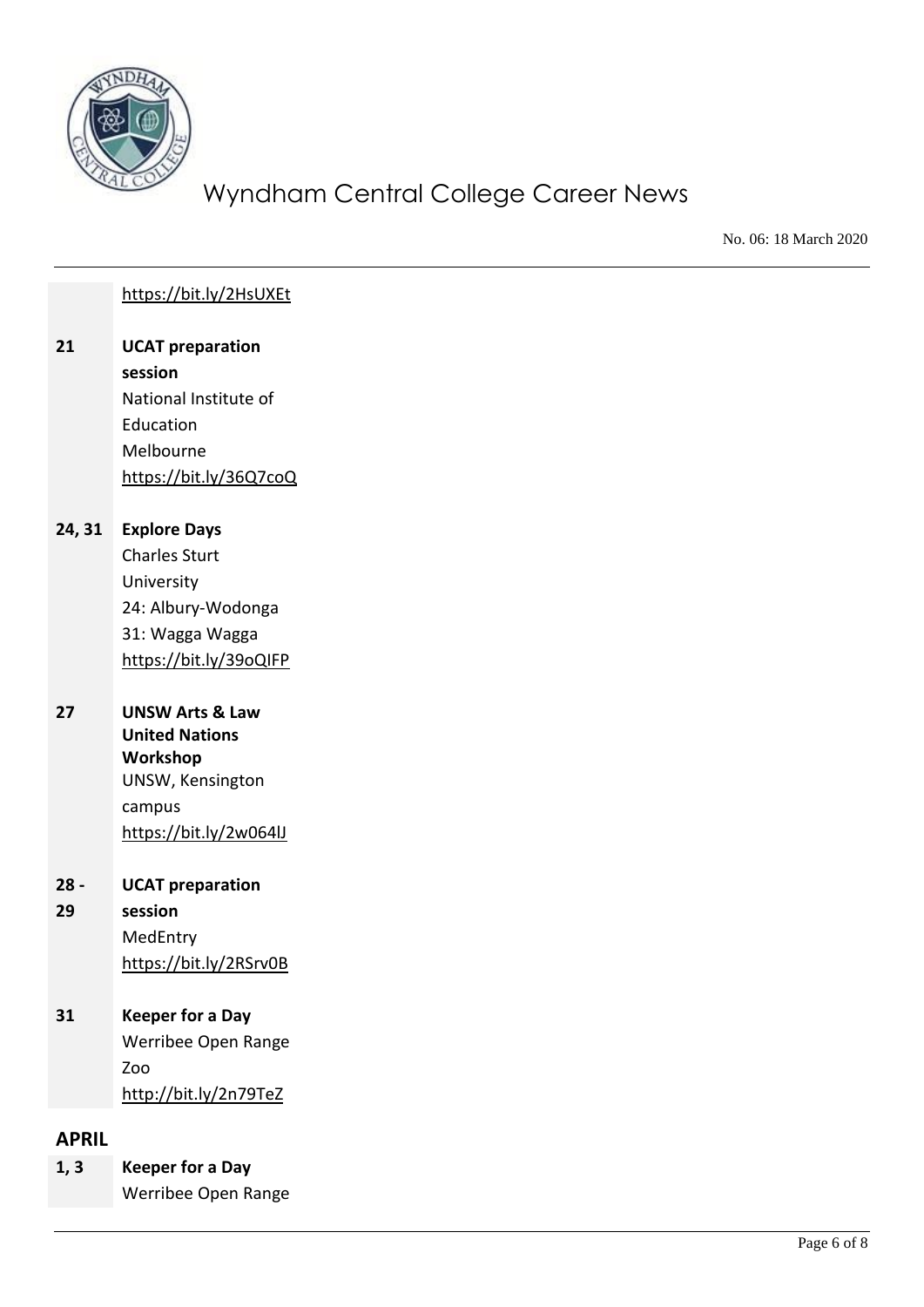

No. 06: 18 March 2020

#### Zoo <http://bit.ly/2n79TeZ>

- **3 Experience Clever** La Trobe University Bundoora <http://bit.ly/2T6J3Xs>
- **4 A Day at Melbourne** The University of Melbourne Parkville campus <http://bit.ly/2WfoPwP>

## **1 – 9 Step on Campus** Deakin University Various campuses

<http://bit.ly/2TykPFD>

#### $16 -$ **Meet Melbourne**

**19** The University of Melbourne Various locations <http://bit.ly/2IsU4Mv>

#### $17 -$ **Victorian Careers**

**18 Show** Melbourne Showgrounds <https://bit.ly/2uU7RbZ>

# **23 Info Night** SAE Qantm, Melbourne

<http://bit.ly/39b34lj>

**30 VCE and Careers Expo**